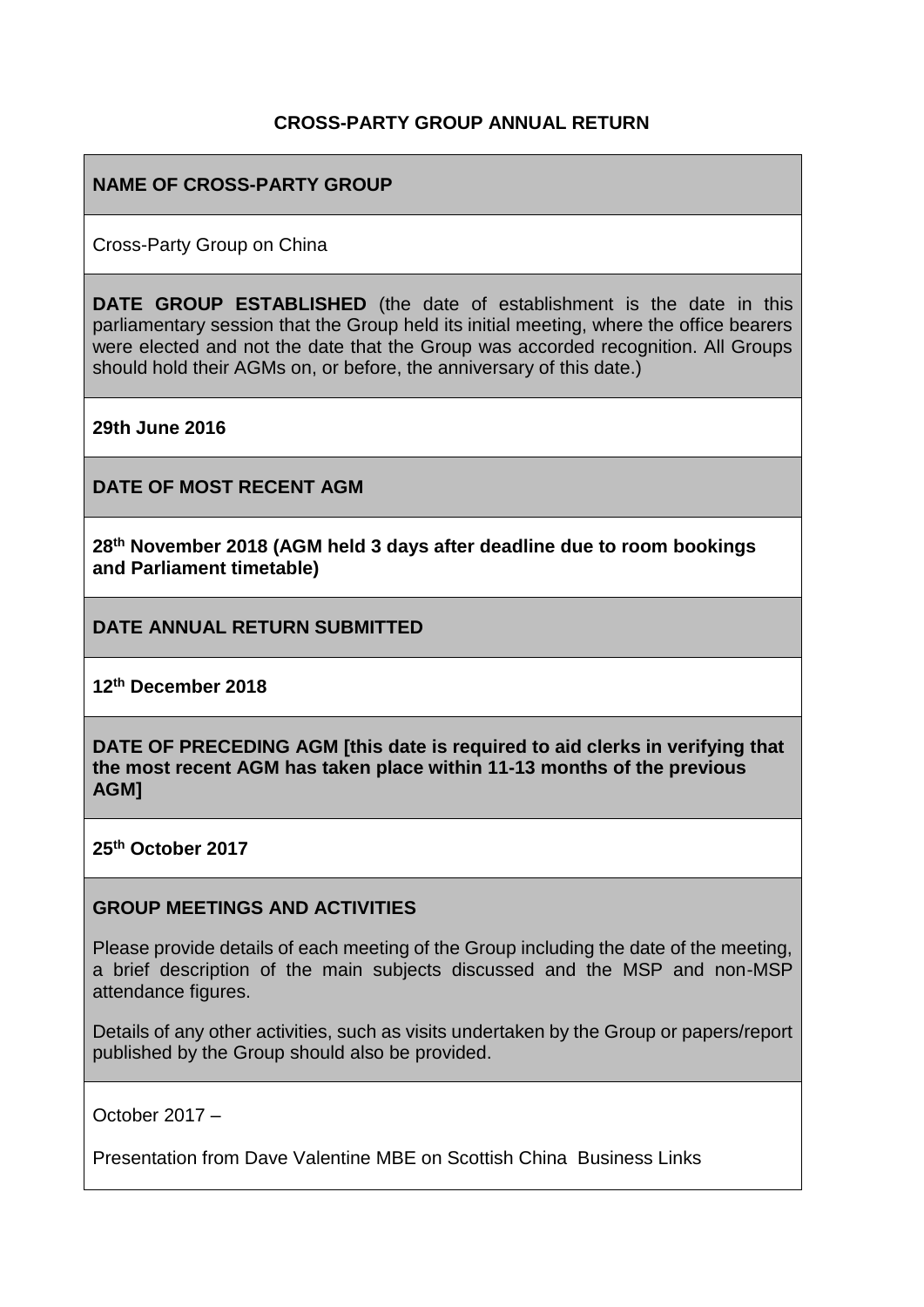MSP's attendees: 5

Non-MSP attendees: 14

June 2018 –

Presentation from Cabinet Secretary for Culture, Tourism and External Affairs on Scottish China Engagement Strategy. Speech from Consul General of China to Scotland Pan Xinchun.

MSP attendees: 5

Non-MSP attendees: 39

November 2018 –

Presentation from Councillor Gavin Barrie on International import Expo Shanghai 2018. Followed by Presentation from John MacMillan on the life of Eric Liddell. Finally a presentation from Song Tang on the Chinese youth Community in Scotland.

MSP attendees: 3

Non-MSP attendees: 28

### **MSP MEMBERS OF THE GROUP**

Please provide names and party designation of all MSP members of the Group.

Mary Fee MSP - Labour

Dean Lockhart MSP - Conservative

Colin Smyth MSP - Labour

Jackie Baillie MSP - Labour

Neil Bibby MSP - Labour

Claudia Beamish MSP - Labour

Annie Wells MSP - Conservative

John Scott MSP - Conservative

Gil Paterson MSP – SNP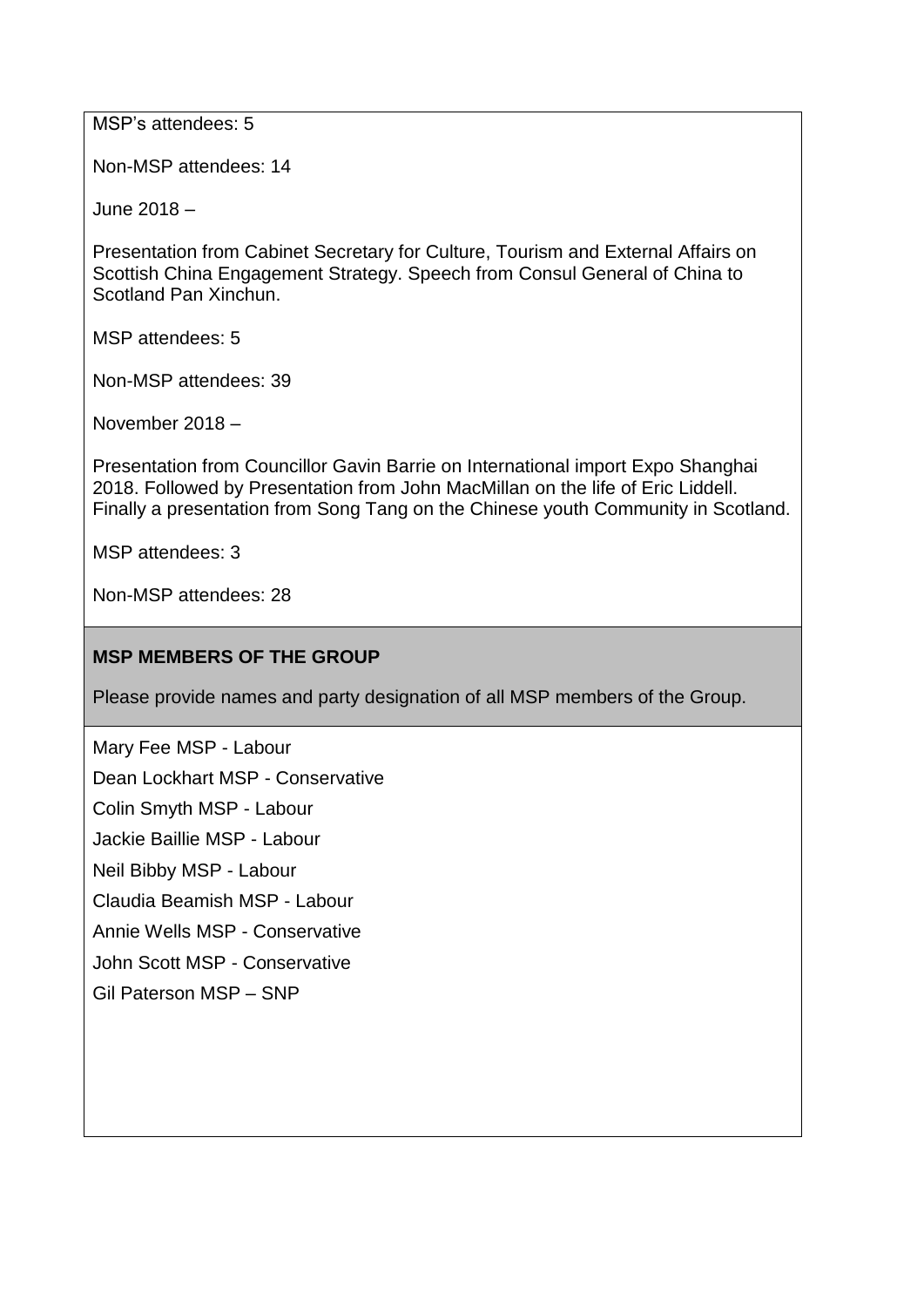# **NON-MSP MEMBERS OF THE GROUP**

For organisational members please provide only the name of the organisation, it is not necessary to provide the name(s) of individuals who may represent the organisation at meetings of the Group.

| Individuals | <b>James Anderson</b>        |
|-------------|------------------------------|
|             | Nigel Archdale               |
|             | Alex Avramenko               |
|             | <b>Eric Balish</b>           |
|             | lan Baxter                   |
|             | <b>Martin Bell</b>           |
|             | <b>Anouck Berthier</b>       |
|             | <b>Robert Brennan</b>        |
|             | James Brodie                 |
|             | Helena Brown                 |
|             | <b>Susan Brown</b>           |
|             | <b>Michael Burns</b>         |
|             | Siyi Chen                    |
|             | <b>Sharon Cheng</b>          |
|             | <b>Roger Collins</b>         |
|             | <b>Carole Couper</b>         |
|             | <b>Matt Cross</b>            |
|             | <b>Robert Dalzell</b>        |
|             | Jane Davidson                |
|             | Jim Dixon                    |
|             | Feyrouz Djabali              |
|             | Gari Don                     |
|             | Jane Duckett                 |
|             | Carolyn Dunion               |
|             | <b>Tariq Durrani</b>         |
|             | <b>Barbara Fennell-Clark</b> |
|             | Sheila Forbes                |
|             | <b>Helen Ford</b>            |
|             | <b>Yuwen Fortune</b>         |
|             | Linda Fu                     |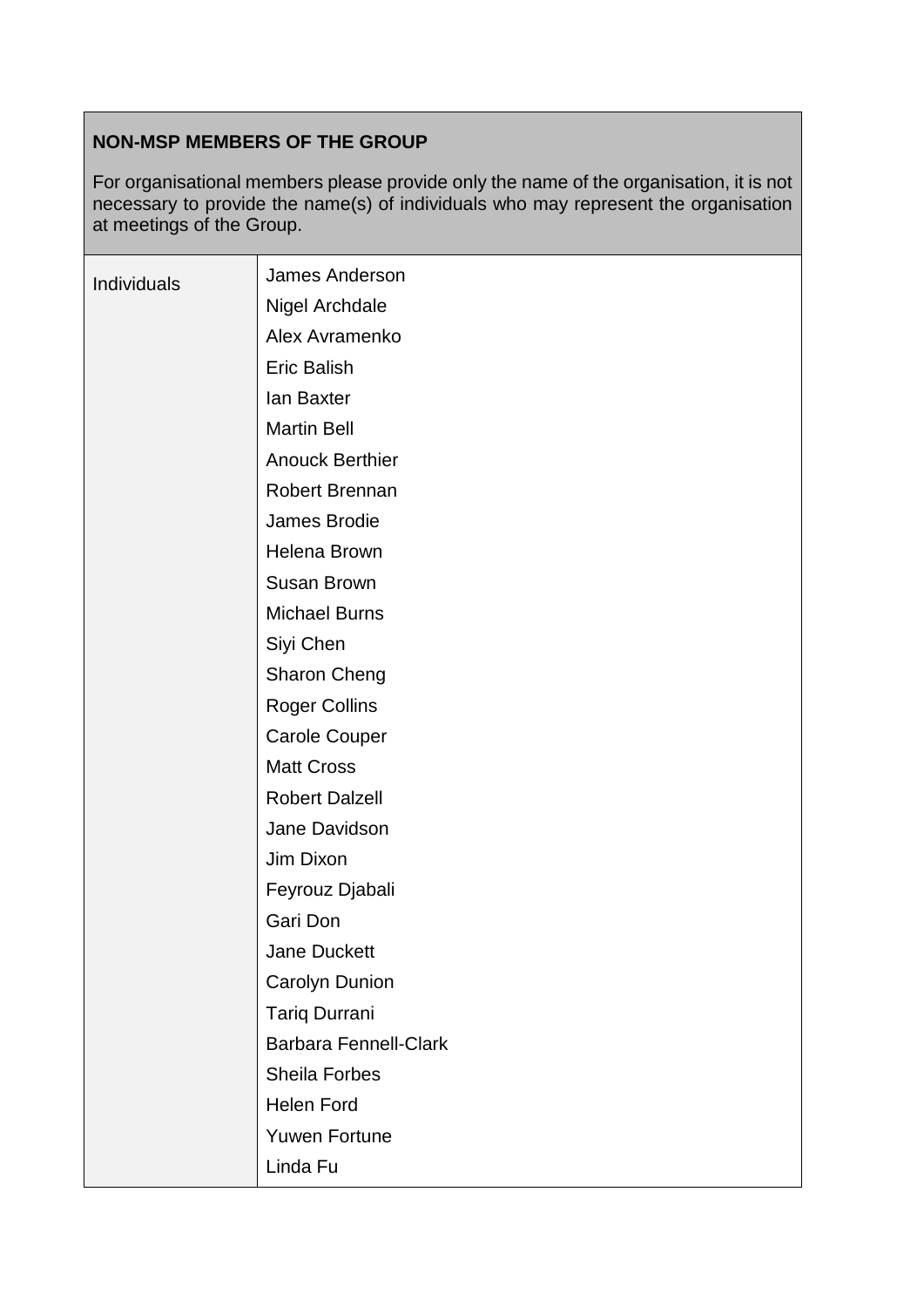| Natascha Gentz            |
|---------------------------|
| Yu Gonghua                |
| lan Gow                   |
| <b>Katy Gow</b>           |
| Cathy Gu                  |
| Jessica Guo               |
| Michael Xin Guo           |
| <b>Alistair Hamilton</b>  |
| Megan Hammell             |
| Ross Haston               |
| <b>Matthew Heap</b>       |
| <b>Nigel Hedley</b>       |
| <b>Caroline Henderson</b> |
| Jocelyn Heron             |
| <b>Edmund Hoffie</b>      |
| Loki Holbourn             |
| Zhang Hong                |
| Isabel Hui Lui            |
| Isabella Jackson          |
| Meryl James               |
| Richard Jin (Jin Ri)      |
| Owen Kelly                |
| <b>Greg Kennedy</b>       |
| Savanna Kenny             |
| Jamie Kerr                |
| <b>Alick Kitchin</b>      |
| Marcus Kneen              |
| Peter Kwok                |
| <b>Christopher Land</b>   |
| Xiang Li                  |
| Fan Lin                   |
| Wei Lin                   |
| Orchid Liu                |
| Catriona Llanwarne        |
| Elaine Logan              |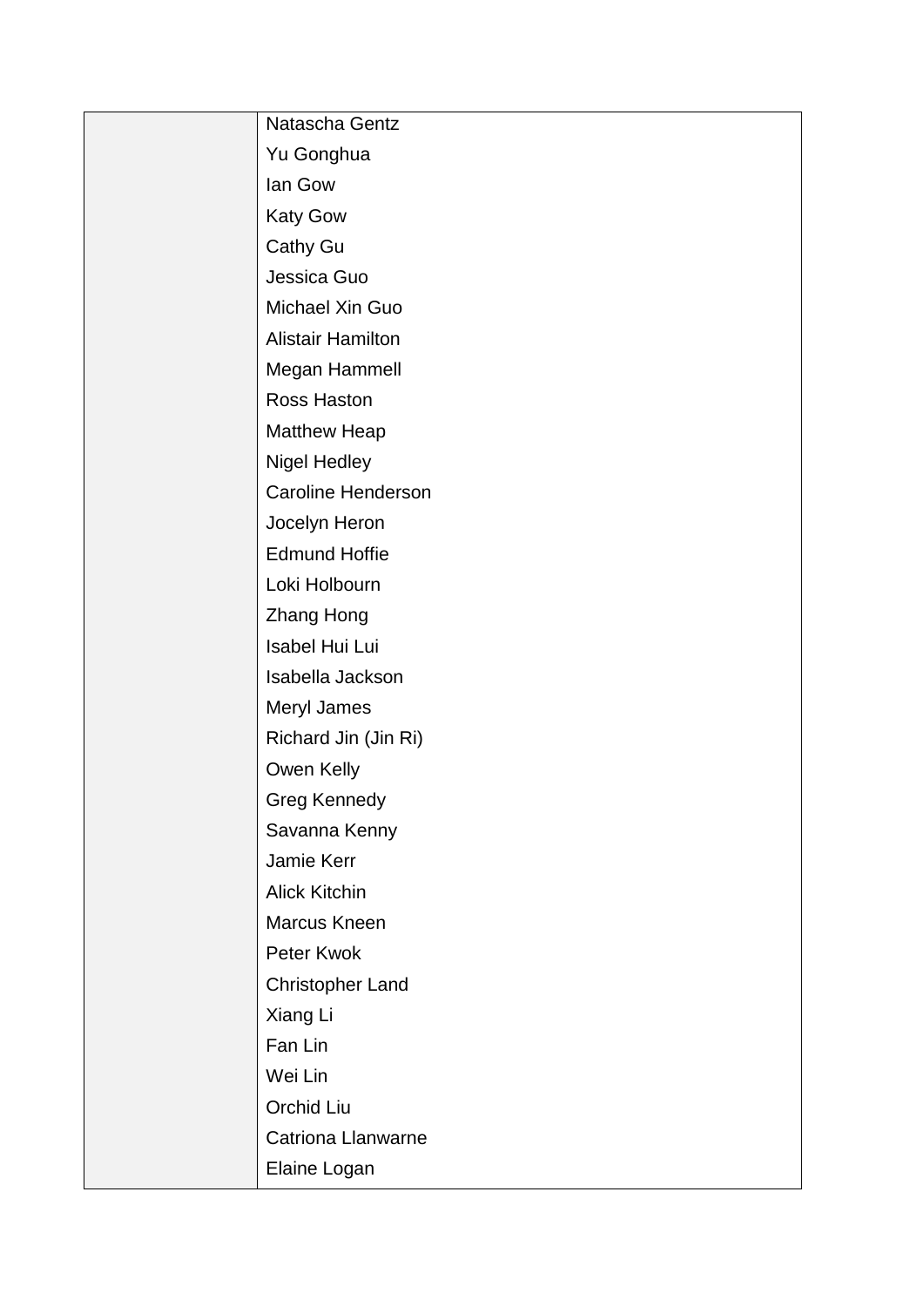| Lindesay Low              |
|---------------------------|
| <b>Martin Low</b>         |
| Aofei Lu                  |
| Linus Liu                 |
| Mike Lynch                |
| Ping Ma                   |
| Simon Macaulay            |
| <b>Catriona MacDonald</b> |
| Eoghann MacColl           |
| <b>Donald MacDonald</b>   |
| <b>Andrew Mackie</b>      |
| Helen Mackie              |
| <b>Nick Mackie</b>        |
| Fiona Maclean             |
| James MacMillan           |
| Farai Magodo              |
| <b>Clare Maitland</b>     |
| <b>Henry Maitles</b>      |
| <b>Judith McClure</b>     |
| Jim McColm                |
| Susie McCosh              |
| Archie McGlynn            |
| Petra MClay               |
| John McKenzie             |
| Judith McKerrecher        |
| Shaun McPhee              |
| <b>Colin Mitchell</b>     |
| <b>Rosemary Mitchell</b>  |
| Leigh Morris              |
| <b>Tim Musson</b>         |
| Kam Leung Ng (Tommy)      |
| Wing-Sie Ng               |
| Wing-Yan Ng               |
| Ruairidh Nicolson         |
| Gordon Ogilvie            |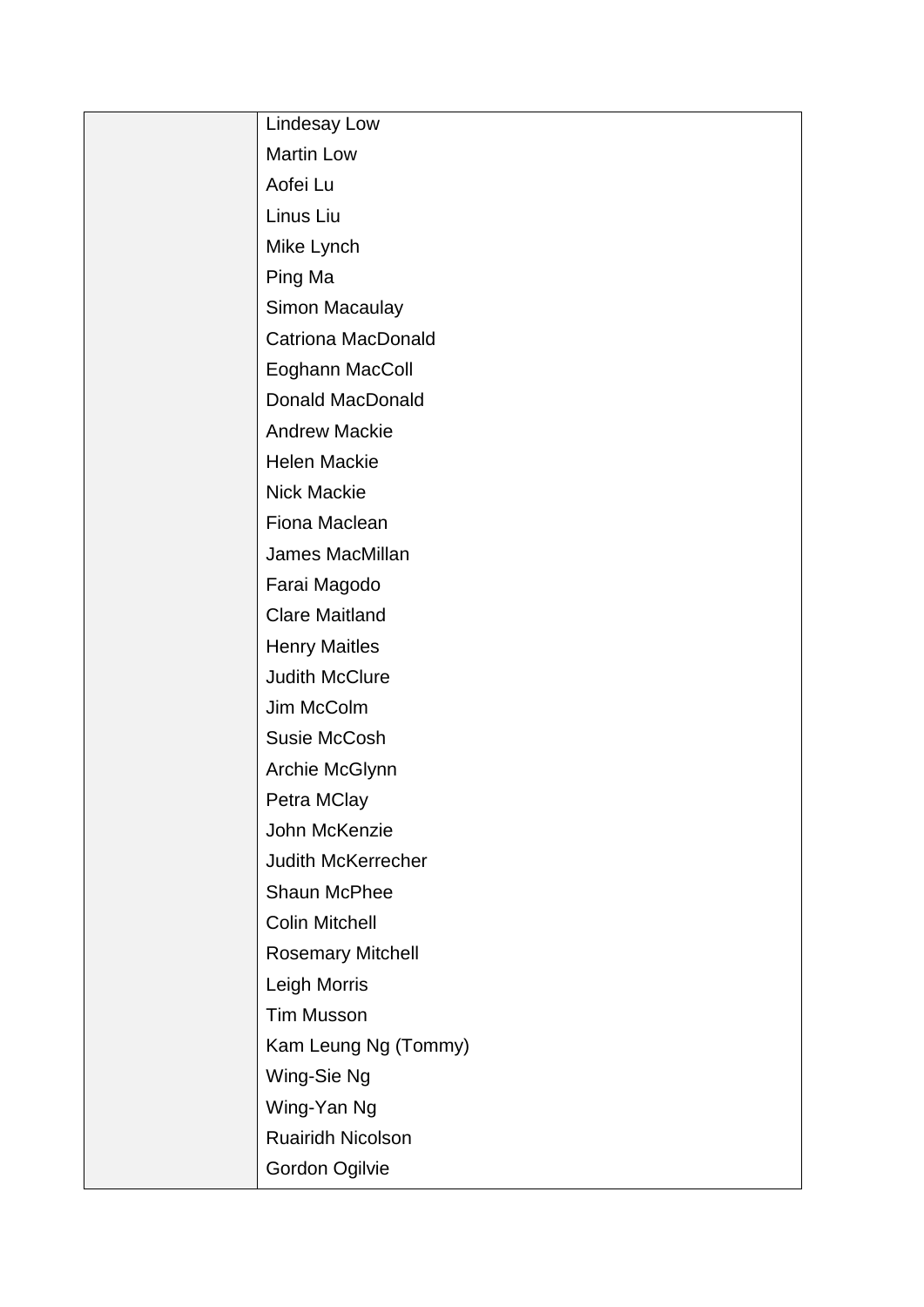| Margie Ogilvie-Stuart   |
|-------------------------|
| Patrick O'Kane          |
| <b>Fiona Pate</b>       |
| Siobhan Paterson        |
| <b>Graeme Pearson</b>   |
| <b>Adam Purvis</b>      |
| <b>Shilong Quo</b>      |
| Douglas Rae             |
| Jim Reid                |
| <b>Lindsay Rinning</b>  |
| <b>Andrew Ritchie</b>   |
| Ken Robinson            |
| Alan Salonika           |
| <b>Ellie Sandercock</b> |
| Jim Scott               |
| <b>Rachael Scott</b>    |
| John Somers             |
| <b>Marion Sporing</b>   |
| Sean Sproull            |
| Jim Reid                |
| <b>Alicia Tawil</b>     |
| Dorothy Thomas          |
| Ed Thomson              |
| <b>Graham Thompson</b>  |
| James Trolland          |
| <b>Edward Tsang</b>     |
| Iain Valentine          |
| Ziying Wang             |
| <b>Oliver Wessely</b>   |
| Karin Wilson            |
| Jonathan Wilson         |
| <b>Andrew Welsh</b>     |
| Nathan Woolley          |
| Alan Wright             |
| Jean J. Ye              |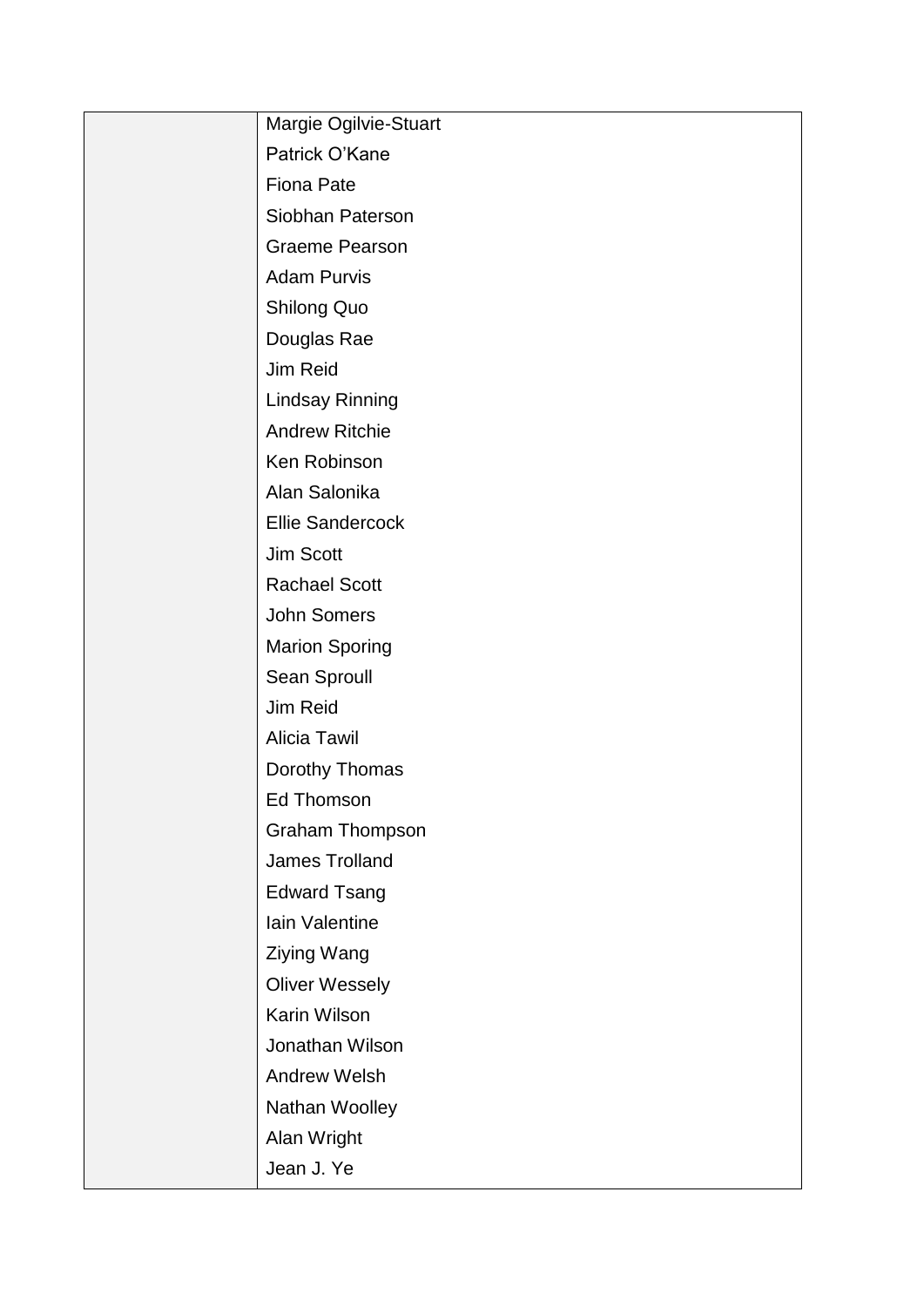|               | Deborah Yeo                                                                    |
|---------------|--------------------------------------------------------------------------------|
|               | Lucy Young                                                                     |
|               | Angus Gonghua Yu                                                               |
|               | Ping Zhang                                                                     |
|               | Dr Hong Zhang                                                                  |
|               | Kiren Zubairi                                                                  |
| Organisations | Angus Council                                                                  |
|               | <b>Apple Green Homes</b>                                                       |
|               | Armadale Academy                                                               |
|               | <b>Asia Scotland Institute</b>                                                 |
|               | <b>Baillie Gifford</b>                                                         |
|               | <b>Barclays Corporate</b>                                                      |
|               | <b>Blackford Trust</b>                                                         |
|               | <b>British Council Scotland</b>                                                |
|               | <b>Burness Paull LLP</b>                                                       |
|               | <b>China Britain Business Council Scotland</b>                                 |
|               | <b>Clyde Blowers Capital</b>                                                   |
|               | Confucius Institute for Scotland at the University of Edinburgh                |
|               | Confucius Institute at the University of Glasgow                               |
|               | Confucius Institute for Scotland's Schools at the University of<br>Strathclyde |
|               | Confucius Institute at the University of Aberdeen                              |
|               | Confucius Institute at Heriot-Watt University                                  |
|               | Department of Asian Studies at the University of Edinburgh                     |
|               | Dumfries and Galloway College                                                  |
|               | <b>East Ayrshire Council</b>                                                   |
|               | Edinburgh Academy                                                              |
|               | <b>Edinburgh College</b>                                                       |
|               | <b>Education Scotland</b>                                                      |
|               | <b>G7 Consultants Ltd</b>                                                      |
|               | <b>Glasgow Caledonian University</b>                                           |
|               | <b>Great Wall Consultancy</b>                                                  |
|               | <b>Heriot-Watt University</b>                                                  |
|               | Howden Group                                                                   |
|               | <b>Liberton High School</b>                                                    |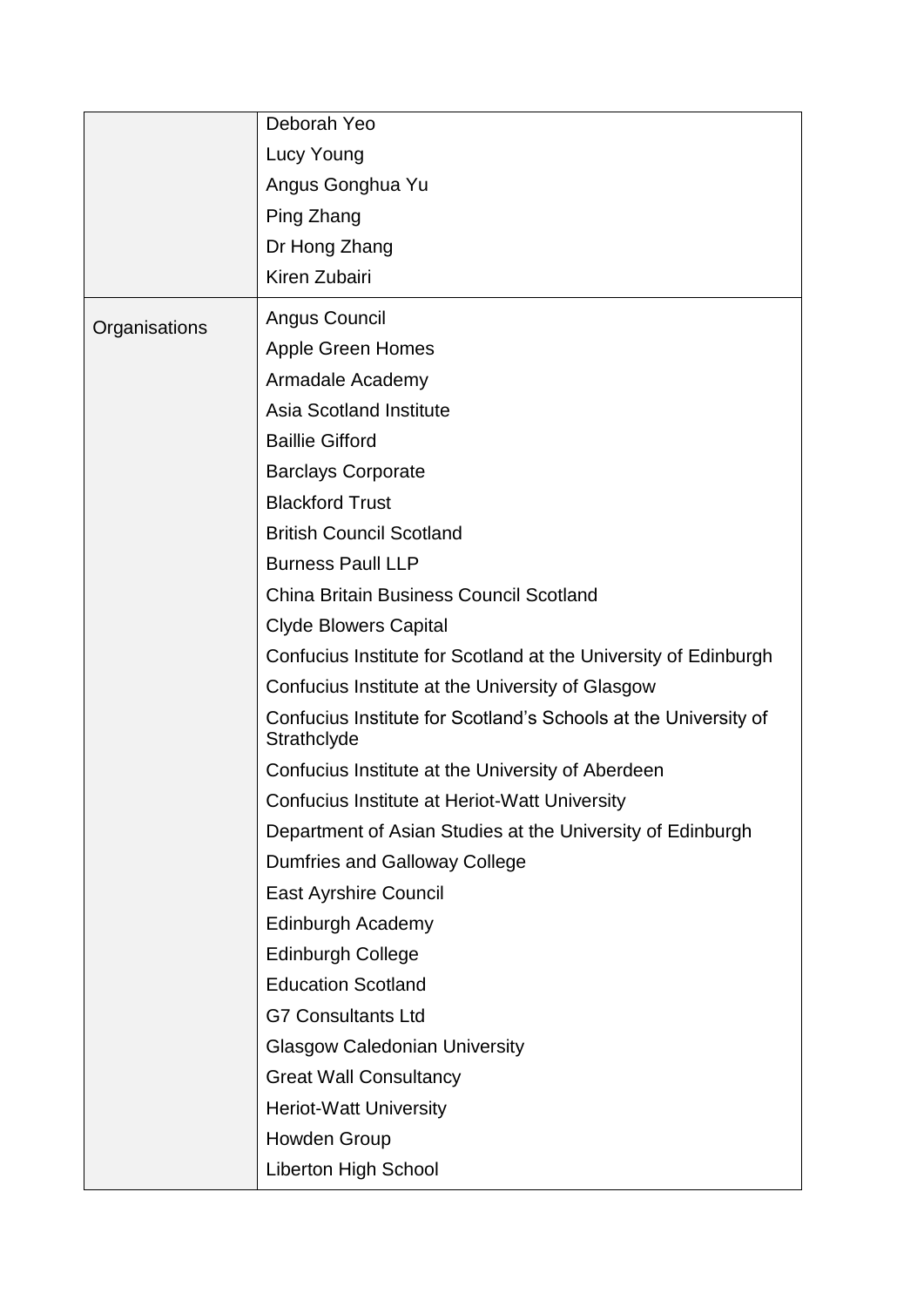| Loretto School                                                                      |
|-------------------------------------------------------------------------------------|
| <b>Lothian and Borders Police</b>                                                   |
| <b>MacLean Commercial Consultancy</b>                                               |
| <b>North Lanarkshire Council</b>                                                    |
| <b>Positive Solutions (Glasgow)</b>                                                 |
| <b>Repsol Neuvas Energias UK Limited</b>                                            |
| <b>Ricefields Arts Centre</b>                                                       |
| <b>Ridrum International</b>                                                         |
| Royal Botanic Gardens Edinburgh                                                     |
| Royal Zoological Society of Scotland                                                |
| <b>Scotland China Education Network (SCEN)</b>                                      |
| <b>Scottish Borders Council</b>                                                     |
| Scottish Centre for Chinese Social Science Research at the<br>University of Glasgow |
| Scotland's Rural College (SRUC)                                                     |
| Scottish Development International                                                  |
| <b>Scottish Financial Enterprise</b>                                                |
| St George's School Edinburgh                                                        |
| <b>Scotch Whisky Association</b>                                                    |
| <b>Strathclyde University</b>                                                       |
| The Inveralmond Brewery Limited                                                     |
| The University of Abertay Dundee                                                    |
| The University of Edinburgh                                                         |
| The University of Glasgow                                                           |
| The University of the West of Scotland                                              |
| <b>Thorntons Law LLP</b>                                                            |
| Young Chinese Professionals                                                         |
| The Power of Youth                                                                  |
|                                                                                     |
|                                                                                     |
|                                                                                     |
|                                                                                     |
|                                                                                     |
|                                                                                     |
|                                                                                     |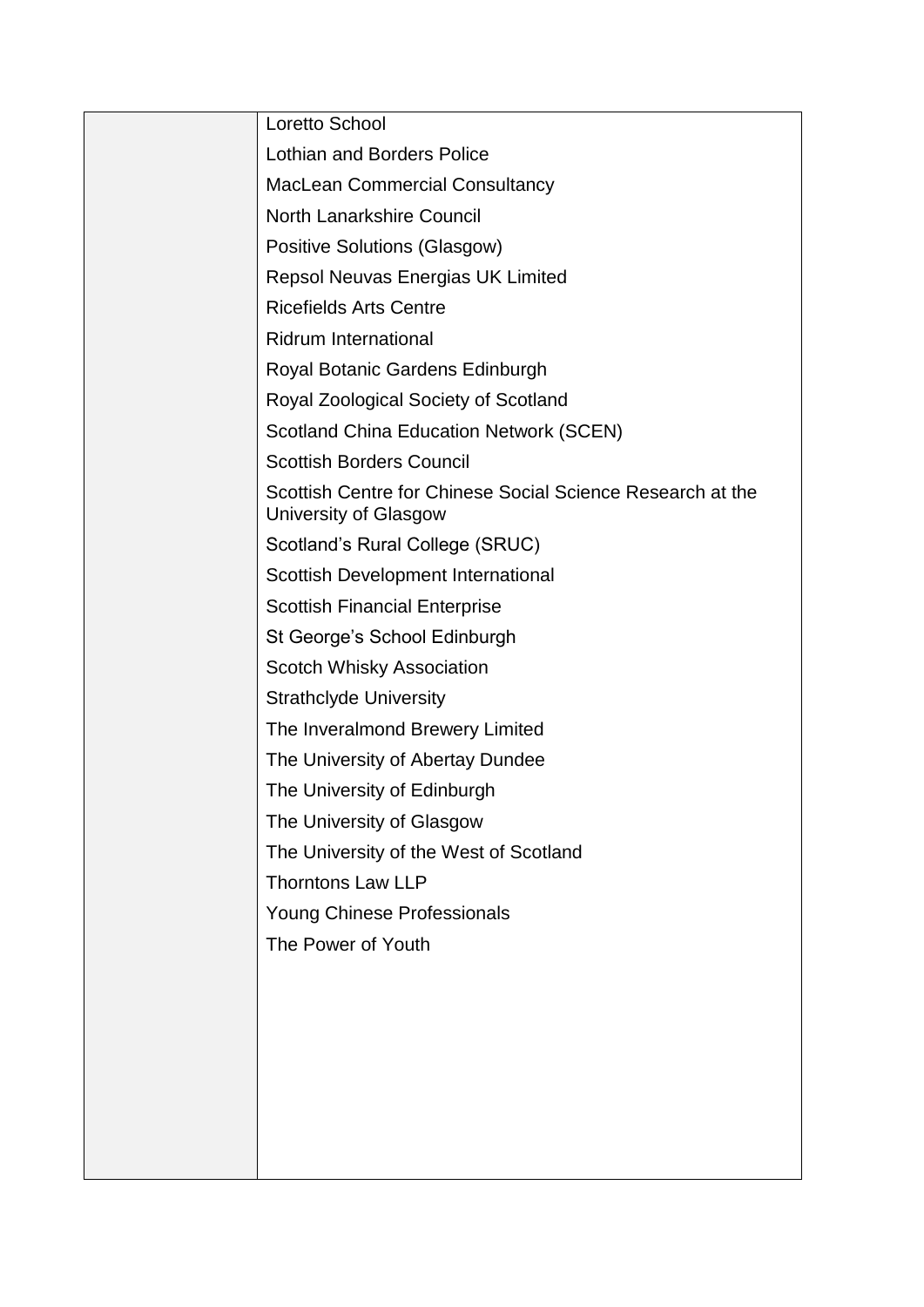## **GROUP OFFICE BEARERS**

Please provide names for all office bearers. The minimum requirement is that two of the office bearers are MSPs and one of these is Convener – beyond this it is a matter for the Group to decide upon the office bearers it wishes to have. It is permissible to have more than one individual elected to each office, for example, co-conveners or multiple deputy conveners.

| Co-Convener            | Mary Fee MSP and Dean Lockhart MSP                                                                               |
|------------------------|------------------------------------------------------------------------------------------------------------------|
| <b>Deputy Convener</b> | N/A                                                                                                              |
| Secretary              | Daniel Cairns – Office of Mary Fee MSP<br>Siyi Chen - Individual Member<br>Colin Mitchell - Lasswade High School |
| <b>Treasurer</b>       | N/A                                                                                                              |

### **FINANCIAL BENEFITS OR OTHER BENEFITS RECEIVED BY THE GROUP**

Please provide details of any financial or material benefit(s) received from a single source in a calendar year which has a value, either singly or cumulatively, of more than £500. This includes donations, gifts, hospitality or visits and material assistance such as secretariat support.

Details of material support should include the name of the individual providing support, the value of this support over the year, an estimate of the time spent providing this support and the name of the organisation that this individual is employed by / affiliated to in providing this support.

Groups should provide details of the date on which the benefit was received, the value of the benefit and a brief description of the benefit.

If the Group is not disclosing any financial information please tick the box to confirm that the Group has considered the support received, but concluded it totalled under the threshold for disclosure (£500).

## **SUBSCRIPTION CHARGED BY THE GROUP**

Please provide details of the amount charged and the purpose for which the subscription is intended to be used.